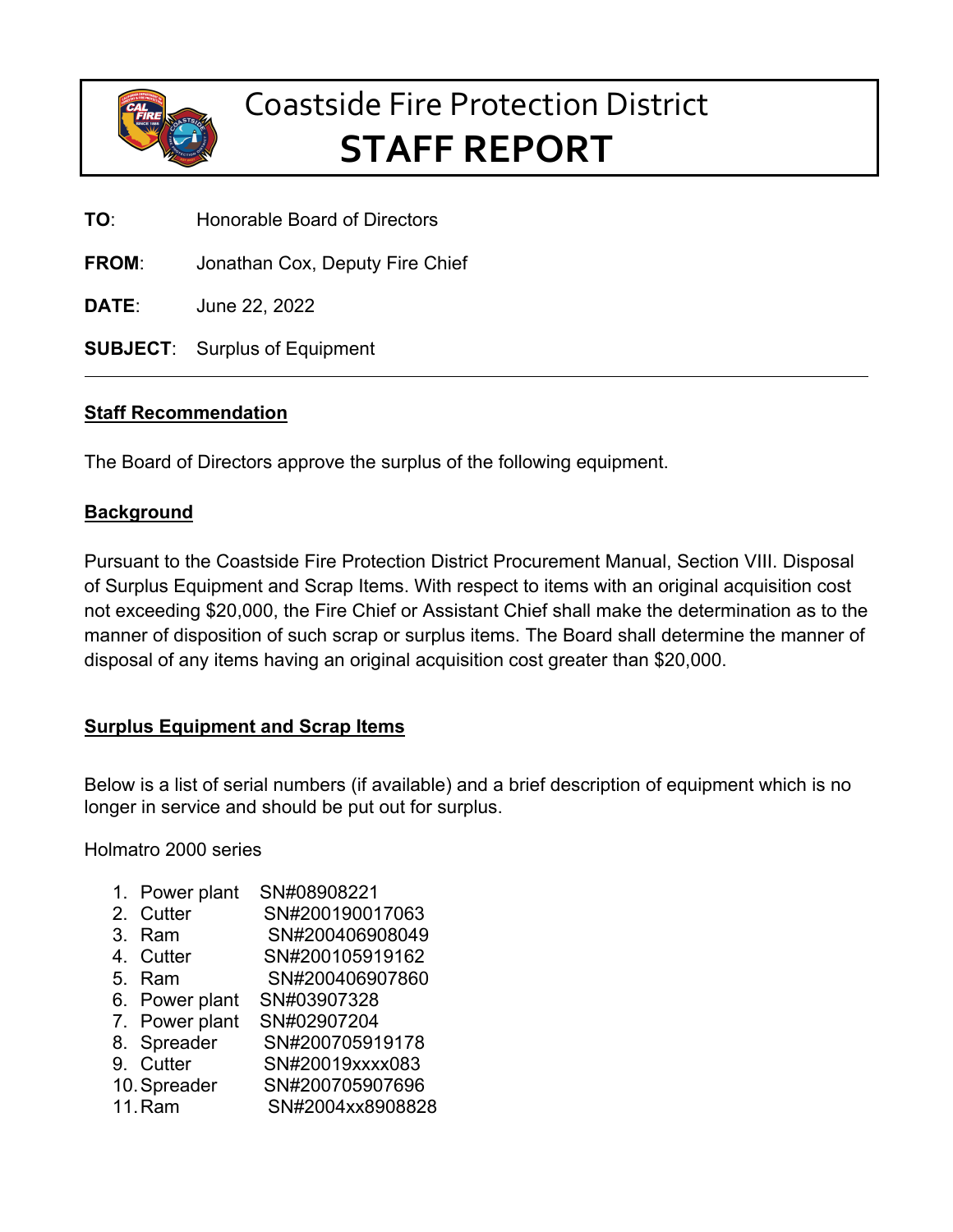Hurst

- 1. HMB#050060
- 2. Spreader
- 3. Cutter
- 4. Power plant
- 5. Ram

**Tempest** 

- 1. Power Blower
- 2. Power Blower

TFT

- 1. 6- dual force 70-250 gpm nozzle
- 2. 6- automatic 50-350 gpm 1.75" nozzle
- 3. 2- automatic 50-350 gpm 2.5" nozzle
- 4. Stowaway 800 ground monitor base
- 5. 2- Quadra fog 1.75" nozzles
- 6. 2- stackable tip playpipe 2.5"

4.5 Scott Airpak (outdated; no longer used)

- 1. 19400143
- 2. 79900307
- 3. 804370-11 0324125EZUR4
- 4. 115S0607003901
- 5. 0410007733
- 6. 79900311
- 7. 69700225
- 8. 69300646
- 9. 79900306?
- 10.115S0603009684
- 11.696010048?
- 12.115R0000120007
- 13.9890343
- 14.9890361
- 15.9890347
- 16.9861067
- 17.9890345
- 18.08-96-002
- 19.08-96-005

Miscellaneous replacement parts for 4.5 Airpaks (no longer needed and will not work on new style paks)

Five (5) Scott masks AV2000

Salvage Master water vac

1. Model 9702-00

Biosystems Posichek machine for fitting test masks and components (obsolete)